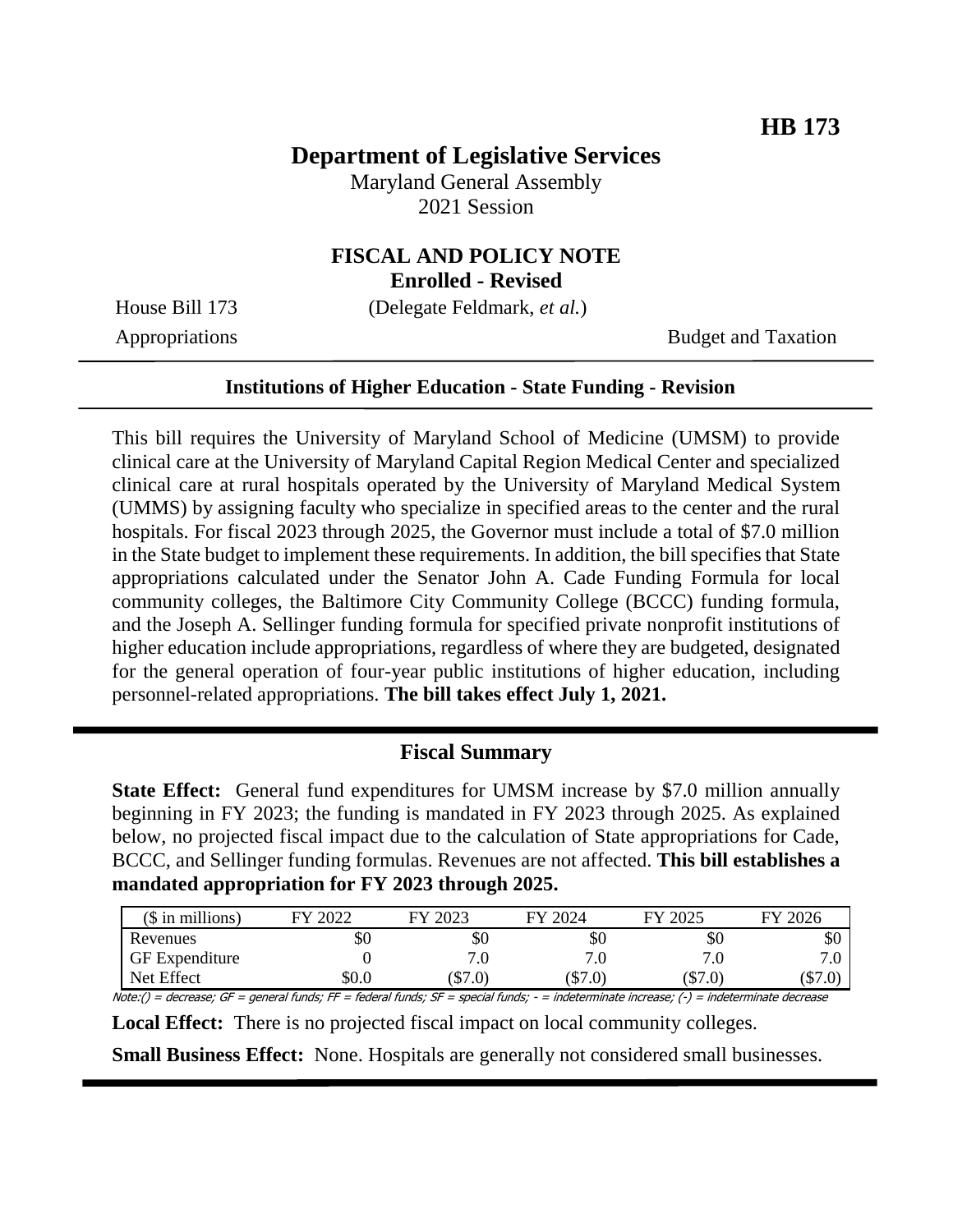# **Analysis**

**Bill Summary:** For fiscal 2023 through 2025, the Governor must include an appropriation of at least \$5.0 million for UMSM to provide clinical care at the center by assigning to the center faculty who specialize in specified areas. For fiscal 2023 through 2025, the Governor must include an appropriation of at least \$2.0 million to UMSM to provide specialized care at rural hospitals operated by UMMS by assigning faculty who specialize in essential areas to each rural hospital. These funds supplement and may not supplant any other funds provided to UMSM.

**Current Law:** The formula used for the distribution of funds to community colleges is known as the Senator John A. Cade Funding Formula. The State's annual contribution to the Cade funding formula is determined by enrollment at community colleges and a percentage, set in statute, of the level of funding received by selected public four-year institutions. Specifically, the formula bases per student funding on a set statutory percentage of current year State appropriations per full-time equivalent student (FTES) at the selected four-year institutions, including noncapital appropriations from the Higher Education Investment Fund. The resulting community college per student amount is multiplied by the number of FTESs enrolled in the colleges in the second preceding fiscal year to identify a total formula amount.

The BCCC and Sellinger funding formulas operate in the same fashion. The BCCC percentages, which are set in statute, are *higher*, resulting in a *higher* per-FTES amount. The Sellinger percentages for specified private nonprofit institutions, which are set in statute, are *lower*, resulting in a *lower* per-FTES amount.

#### **State Expenditures:**

### *University of Maryland School of Medicine*

General fund expenditures for UMSM increase by \$7.0 million annually beginning in fiscal 2023. Although the funding is only mandated from fiscal 2023 through 2025, it is assumed that expenditures continue in fiscal 2026 and beyond because the bill establishes ongoing responsibilities. The following information and assumptions are used in this estimate.

- For fiscal 2023 through 2025, the bill mandates \$5.0 million to assign faculty to the center and \$2.0 million to assign faculty to rural hospitals operated by UMMS.
- However, it is unclear how the center and the system will meet the requirements of the bill. Additional faculty could be hired. Alternatively, existing faculty could be transferred to the duties required by the bill, at the expense of current priorities and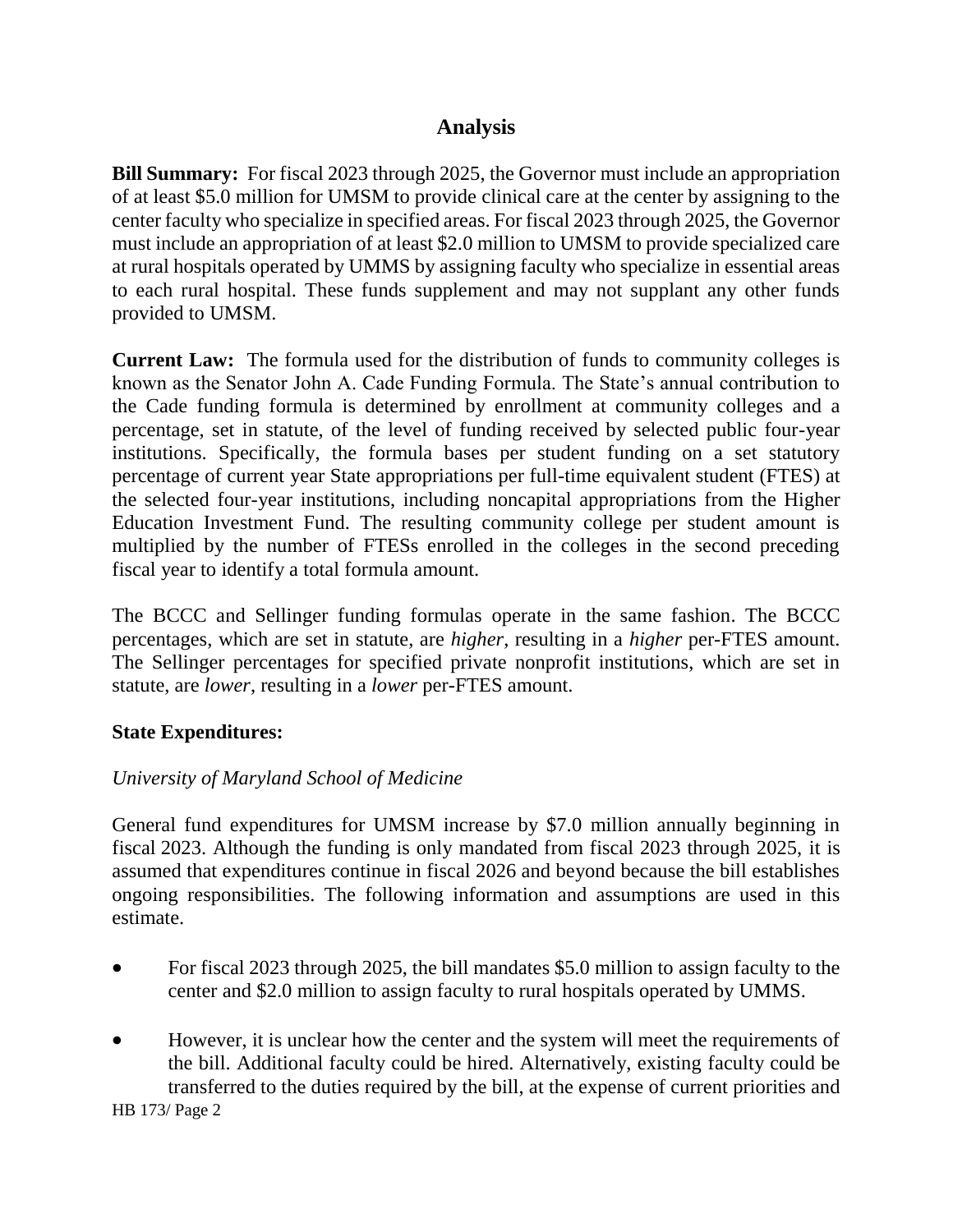responsibilities. There could also be additional equipment and operating costs related to the responsibilities under the bill. It is assumed that these costs are captured in the \$7.0 million.

- This estimate assumes that, even though the bill takes effect July 1, 2021 (fiscal 2022), no faculty are assigned to the specified duties until fiscal 2023 as it will take time to find the appropriate faculty and negotiate contracts. To the extent that faculty are assigned to specified duties in fiscal 2022, UMSM costs could be reimbursed in fiscal 2023 from the mandated appropriation. If so, it is assumed that total fiscal 2022 and 2023 costs do not exceed funds appropriated.
- Since the responsibilities required by the bill continue in fiscal 2026 and beyond, the \$7.0 million cost is assumed to continue in the out-years. Actual general fund expenditures depend on actual future year costs and the funds appropriated for these purposes. If the funds appropriated for these purposes are less than actual costs, than the level of service may be reduced or higher education funds may be shifted from other priorities and responsibilities.

# *Funding Formulas*

In several recent proposed budgets, the Department of Budget and Management (DBM) did not budget cost-of-living adjustments (COLAs) for State agencies, including public four-year institutions, in the appropriations for the agencies/institutions. Instead, they were budgeted centrally in DBM. As a consequence, COLA increases for the upcoming fiscal year were not included in the per-FTES amount used to calculate the BCCC, Cade, and Sellinger funding formulas. The COLA funding was later transferred into the institutions' budgets by budget amendment and is reflected in formula calculations in subsequent years. Effectively, this means that the impact of State COLAs on the Cade, BCCC, and Sellinger funding formulas lagged one fiscal year.

However, in the fiscal 2022 budget, DBM budgeted the annualized COLA in the four-year institutions; thus, the impact of the State COLA on the BCCC, Cade, and Sellinger funding formulas is reflected in the fiscal 2022 formula appropriations. Therefore, there is no fiscal impact in fiscal 2022.

General fund expenditures for the formulas do not increase in future years due to the manner that out-year calculations are made for the funding formulas by the Department of Legislative Services (DLS). DLS includes projected COLA increases in the current law calculations for the BCCC, Cade, and Sellinger funding formulas in future years. If DLS did not include COLAs in the projections for out-years, there would be a potential impact in future years had DBM not budgeted any COLAs in the appropriations for the four-year institutions.